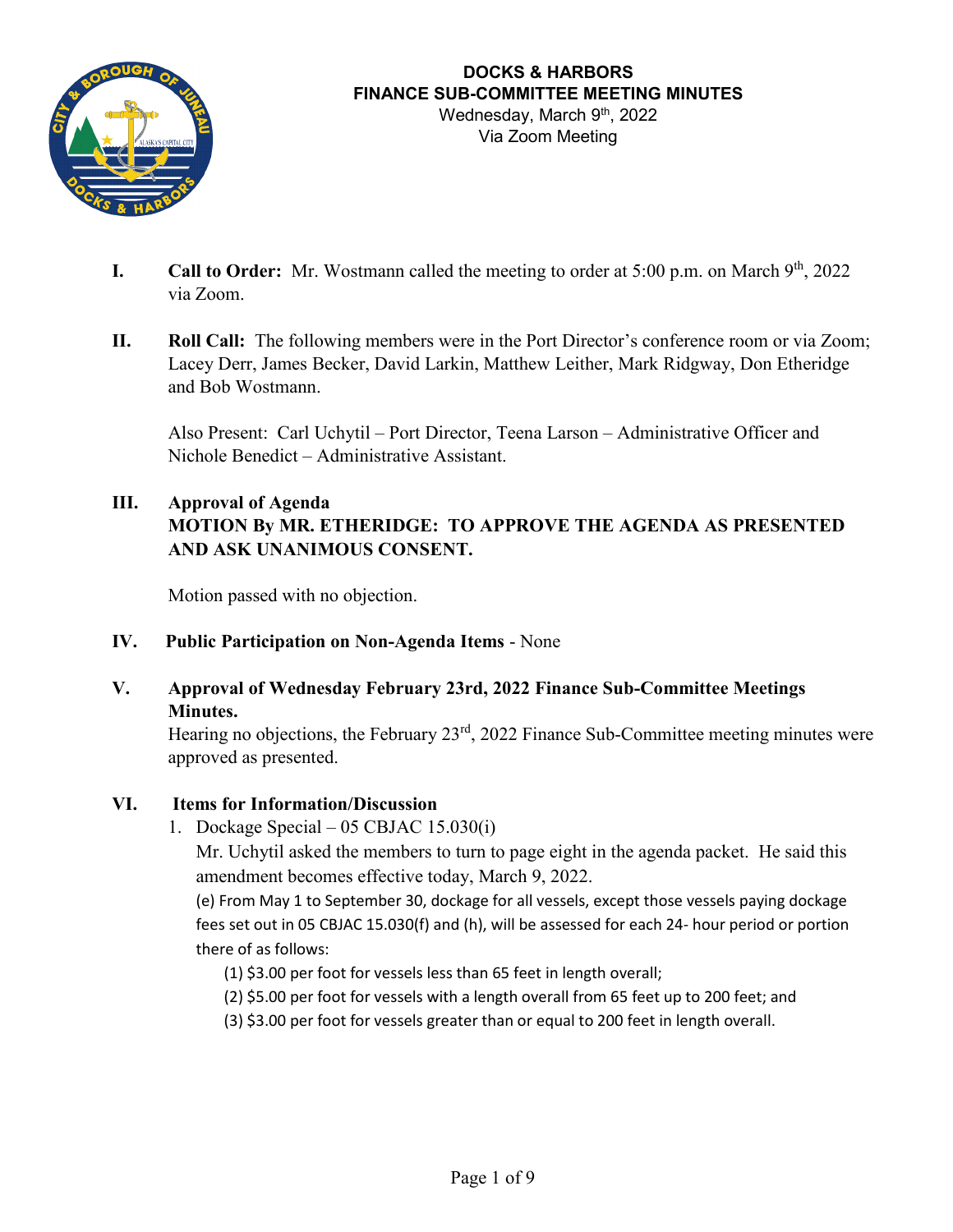

Via Zoom Meeting

(f) From May 1 to September 30, fishing vessels will be assessed dockage at \$1.50 per foot of length overall for each 24-hour period or portion thereof, except there will be no charge to vessels staging to offload at Taku Dock, provided the duration of staging is less than four hours.

Mr. Uchytil asked for input on how the Board would like to feather-in the new regulation fee increases. The City Manager asked that vessels paying Marine Passenger Fees be exempt from this rate increase. There are two vessels under 200 feet we need to figure out a way to exempt from the increase.

Public Comment – None

Committee Discussion Mr. Etheridge said he thought we should move this forward to the Operations/Planning Committee.

Mr. Ridgway and Mr. Wostmann agreed with moving it forward to the Operations/Planning Committee.

Mr. Uchytil said the direction he received from the City Manager through the Assembly was to do this exemption only for the 2022 season. Any further changes to the cruise ship dockage fees should be made after the completion of the rate study.

2. Follow-up to CPI Omnibus Regulation Changes and Implementation Mr. Uchytil asked members to see page eleven in the agenda packet. He asked for direction from the Board on how and when to implement the new rates. Some of the changes went into effect per the calendar year, which would mean immediately, while others will change on July  $1<sup>st</sup>$  at the beginning of the fiscal year.

#### Committee Questions

Mr. Etheridge asked if they should go up July  $1<sup>st</sup>$ , and if someone has already purchased a yearly permit they got lucky and paid the lower rate.

Mr. Uchytil said that sounds reasonable and rational. He would like to confirm that is an option with the Law Department.

Mr. Etheridge asked what would be easiest for staff.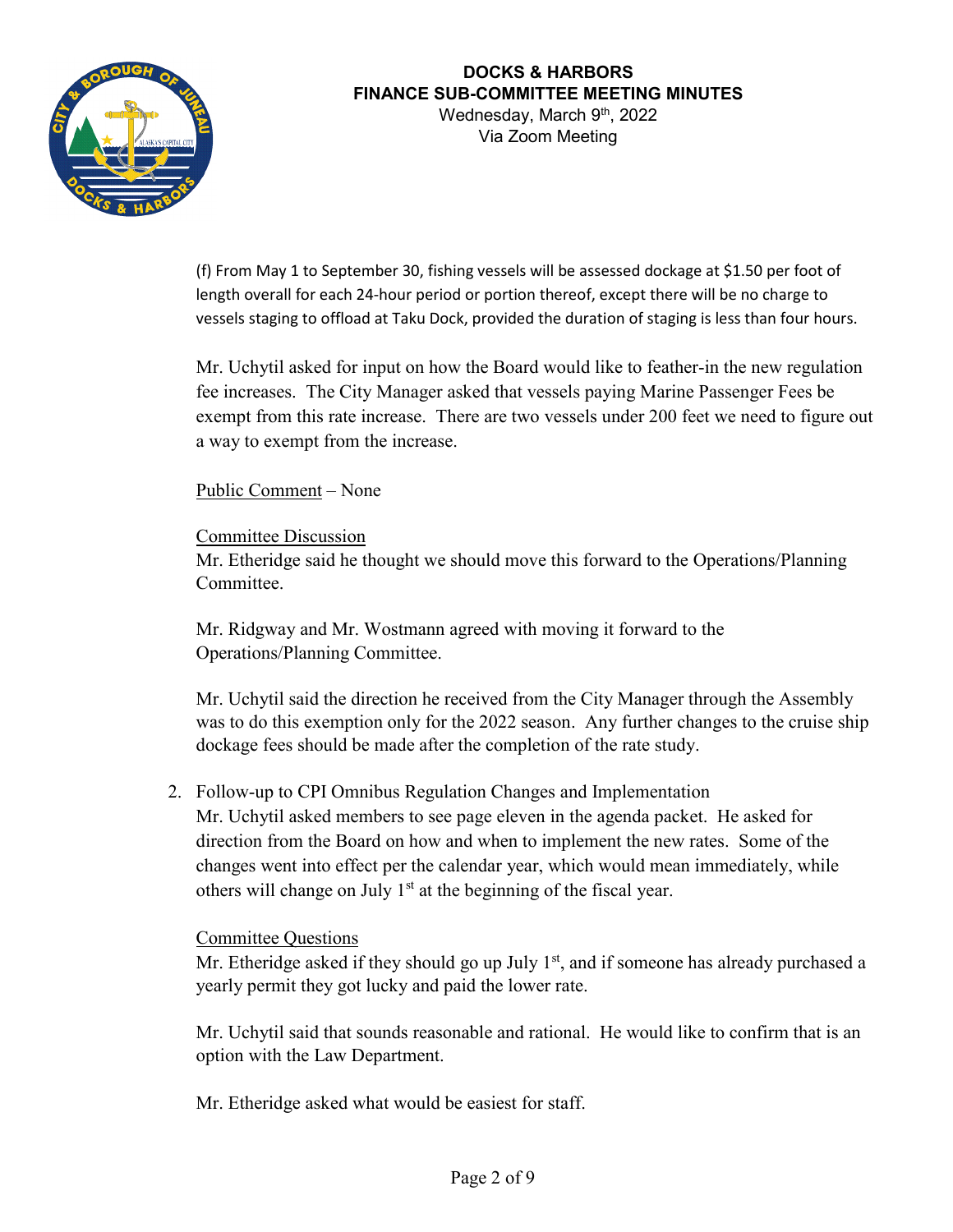

Via Zoom Meeting

Mr. Uchytil commented about dockage fees from reservations. We have already been taking reservations for this upcoming season. Should we recognize the date the reservation was made and charge the lower rate and keep with that price, or increase it once they arrive and pay for the rest of the stay.

Mr. Becker also asked what the staff would like to do.

Mr. Uchytil said the staff is very easy going and will do whatever members instruct us to do. He is looking for a clear policy to work from.

Mr. Wostmann clarified the three different rate structures. One is billed on an annual calendar basis, one on a fiscal basis and one on a cruise ship season. He agrees with Mr. Etheridge, if you purchased a permit early you got lucky and will pay the lower rate.

Mr. Uchytil said we have a sustaining CPI adjustment going forward. We are trying to figure out when to implement a price change when it is approved in March.

Mr. Etheridge said he thinks we should give the lower moorage rate until July 1, 2022, after that it should be the new higher rate.

Mr. Ridgway asked the Board to get an idea how they would like things tonight, then move the suggestions to the Operations/Planning Committee.

Mr. Uchytil said he has communicated with Cruise Lines of Alaska and told them there will be no changes to the cruise ship fees this season.

Mr. Ridgway asked about the reservations taken and if a rate was quoted for their stay. He thinks any reservations made going forward should be made at the higher price.

Ms. Larson said there has been communication when taking reservations that we were trying to increase the rates. Some have already paid for their entire stay, while others have only paid for the first day as a non-refundable deposit. She would like to see paid in full reservations stay the same, while any billing going forward be at the higher rate.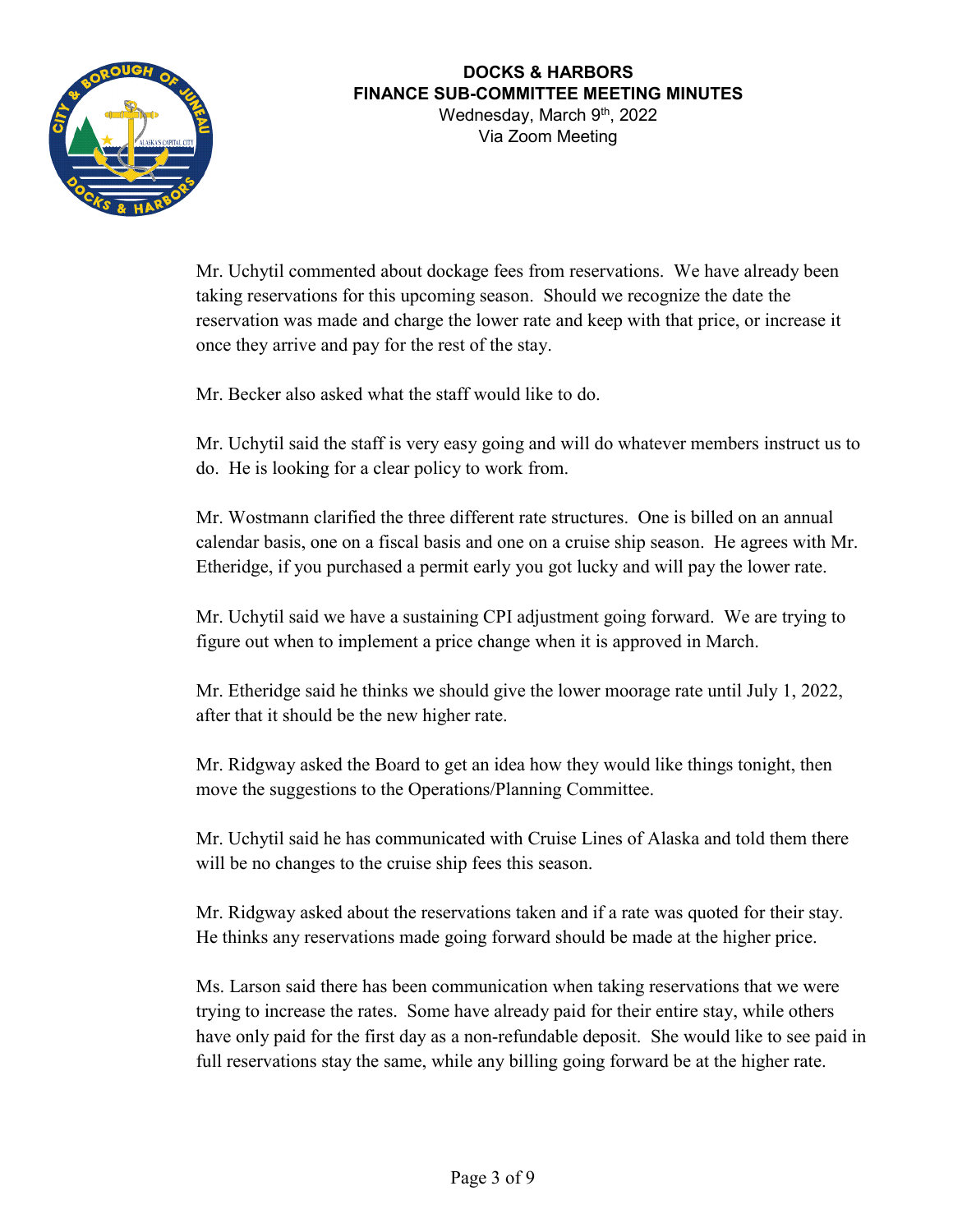

# **DOCKS & HARBORS FINANCE SUB-COMMITTEE MEETING MINUTES**

Wednesday, March 9<sup>th</sup>, 2022 Via Zoom Meeting

Mr. Etheridge said he agreed with Ms. Larson and would like to see that happen too.

#### Public Comment

#### Mr. Andrew Green, Juneau, Alaska

Mr. Green said he is the Port Director for Cruise Line Agencies. He agrees with increasing fees and changing them by calendar year. He said he does book a lot of yachts and thinks it will be manageable to do what Ms. Larson suggested. He would like the reservations already booked to maintain the same rate, and any made going forward would be at the higher rate.

#### Committee Discussion

Mr. Etheridge said he would like to move this forward to the Operations/Planning Committee Meeting.

Mr. Ridgway was in agreement and wanted staff to list out what they were thinking very clearly so everyone can vote on it next meeting.

Ms. Derr also agreed and wanted to get the Rate Sheet from the agenda packet put up on the website as quickly as possible. She would like it up so she can direct people to it when they have questions about the rate increases.

- 3. Docks & Harbors Lease Rent Process
	- Lease 45 Properties under legal contracts
	- Providing \$850K annually
	- Examples
		- o Goldbelt Tram \$204K
		- o Franklin Street Dock -\$76K
		- $O$  DIPAC \$44K
		- o Auke Bay Boatyard \$36K
		- o Downtown Boatyard \$29K
		- o USCGC LIBERTY Dock \$22K (license)

Docks & Harbors Board 85.02.060 – [General Powers](https://library.municode.com/ak/juneau/codes/code_of_ordinances?nodeId=COLABOJUALVOII_TIT85WAHA_CH85.02DOHABO_85.02.060GEPO)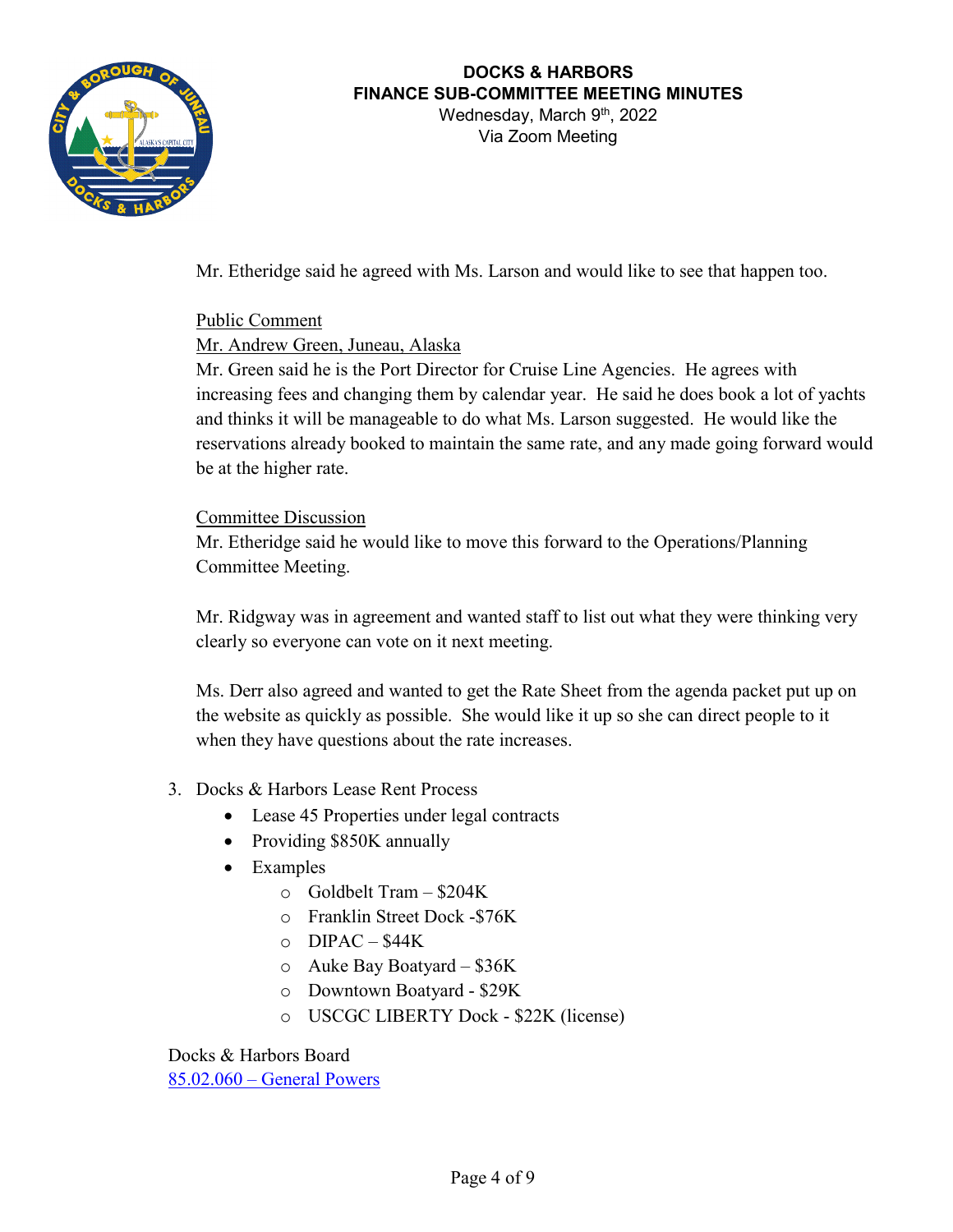

Via Zoom Meeting

(5) Administer and dispose of City and Borough tideland, submerged land, and other land as provided by the assembly by resolution as subject to docks and harbors board administration, subject to the following limitations:

- (A) No sale, purchase, or trade of land shall be made without prior review by the assembly lands committee and approval by the assembly by resolution.
- (B) Unless otherwise designated in advance by the assembly by resolution, any lease of land shall be limited to marine-related uses, and those uses accessory to tenancy on the boat harbor or use of the port.
- (C) All land transactions by the board in accordance with this section shall be consistent with the land management plan developed under CBJ [85.02.063.](https://library.municode.com/ak/juneau/codes/code_of_ordinances?nodeId=COLABOJUALVOII_TIT85WAHA_CH85.02DOHABO_85.02.063LAMAPL)
	- (i) Land shall be leased as provided in title 53, provided that the provisions of [section 53.20.020](https://library.municode.com/ak/juneau/codes/code_of_ordinances?nodeId=TIT53PRACDI_PTIREPR_CH53.20LE_53.20.020LAAVLE) relating to a declaration of availability and identification in the land management plan shall not apply.
	- (ii)For purposes of applying title 53 pursuant to this subsection  $(C)$ , any action required by title 53 of the manager may be performed by the port director.

[Title 53 C](https://library.municode.com/ak/juneau/codes/code_of_ordinances?nodeId=TIT53PRACDI_PTIREPR_CH53.20LE)hapter 20 – Leases

- **All lands** and interests in land owned by the City and Borough, **including tide and submerged lands, may be leased** as hereinafter provided for surface use only…
- **Appraisal required:** No land or interest in land shall be leased, or a renewal lease issued, unless the same has been appraised…
- The appraiser must be on the State of Alaska Department of Natural Resources list of **qualified appraisers**:<http://www.dnr.state.ak.us/land/appraisal/htm>
- Minimum acceptable annual rental: **No land shall be leased for less** than the approved, appraised annual rental…
- Leases may be issued for a period **not to exceed 35 years**.
- A lessee under an existing lease shall, upon the expiration or the termination by mutual agreement, be allowed a **preference privilege to re-lease those lands** previously leased by him or her if all other factors are substantially equivalent

Committee Discussion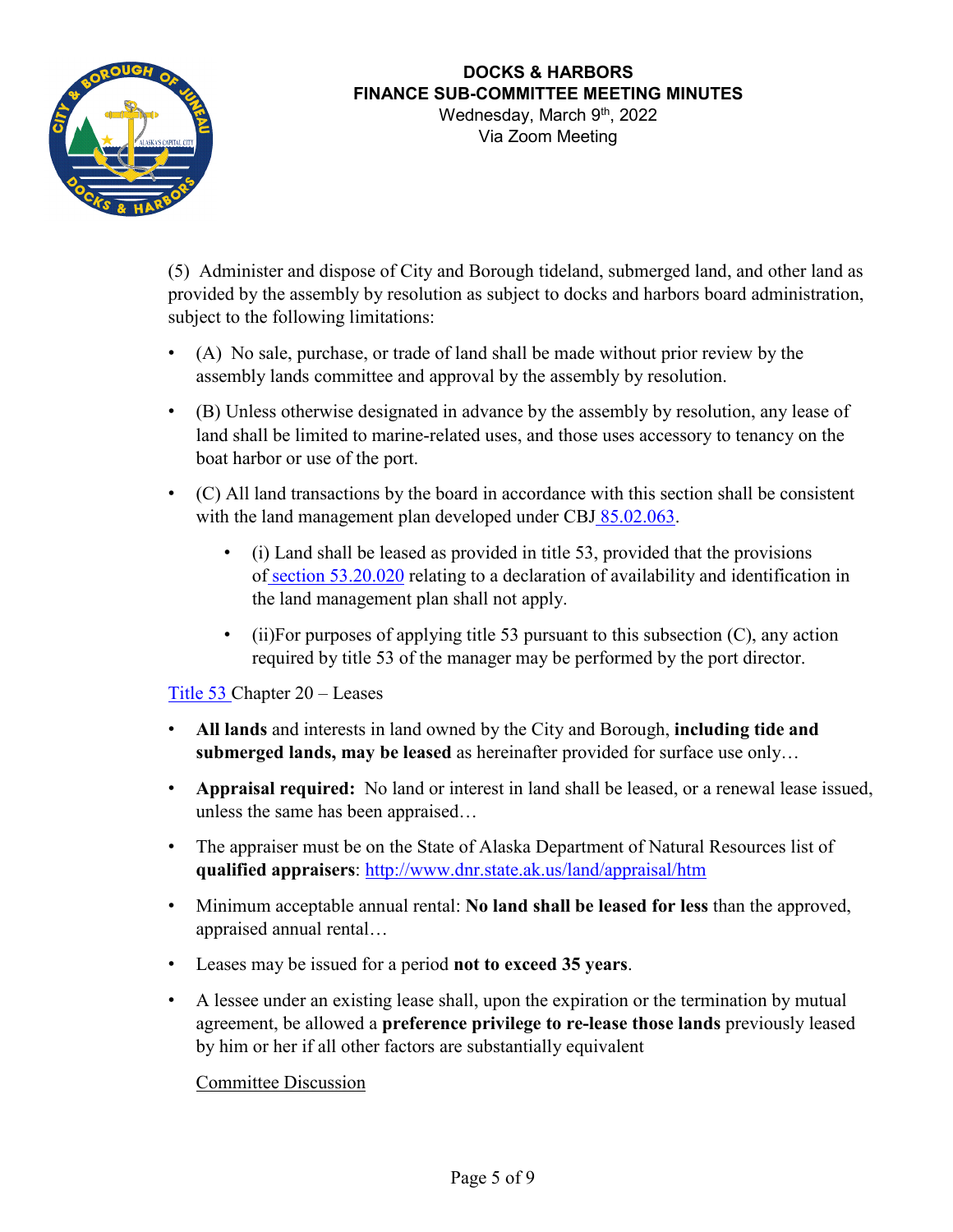

Via Zoom Meeting

Mr. Ridgway asked how the process works when more than one person wants to lease a piece of property. He also wondered if we keep a total portfolio that could be reviewed. He wanted to know if we track the time it takes Ms. Larson to process the leases in Lucity.

Mr. Uchytil said property is usually leased for 8% of the total fair market value annually. Time spent on leases is not tracked or put into Lucity.

Mr. Ridgway asked if property tax increases and rising values are affecting our leases.

Mr. Uchytil said he might be able to get the appraiser to come to a meeting so the Board can ask these types of questions. The appraiser understands property values and comps in the area much better than him. He also spoke about possible new land/tideland acquisitions and how the lease revenue could grow.

Mr. Wostmann asked if we had a spreadsheet with all of the leases and the date they came up for their five year renewal.

Mr. Etheridge asked about the NCL property and what we need to apply for the land.

Mr. Uchytil said it is two years out once we start the process. We are not able to petition DNR for the land until there is a legitimate approval from the Assembly.

Mr. Ridgway is interested in forecasting the leases with the expected changes. It is a large revenue stream with a limited amount of work to receive it.

Ms. Larson said the main reason we require a new appraisal every five years is due to the fact they know the market value much better than our staff.

Mr. Ridgway asked about the Horan & Company appraisal contract ending in June. He was wondering if there is a way to include an overall portfolio management piece. No one expects Docks & Harbors staff to be conversant in establishing rates or creating leased land portfolios.

Mr. Wostmann asked about the land by the NCL Dock. He asked if there was a way the Assembly can approve this on a generic basis to get the project going.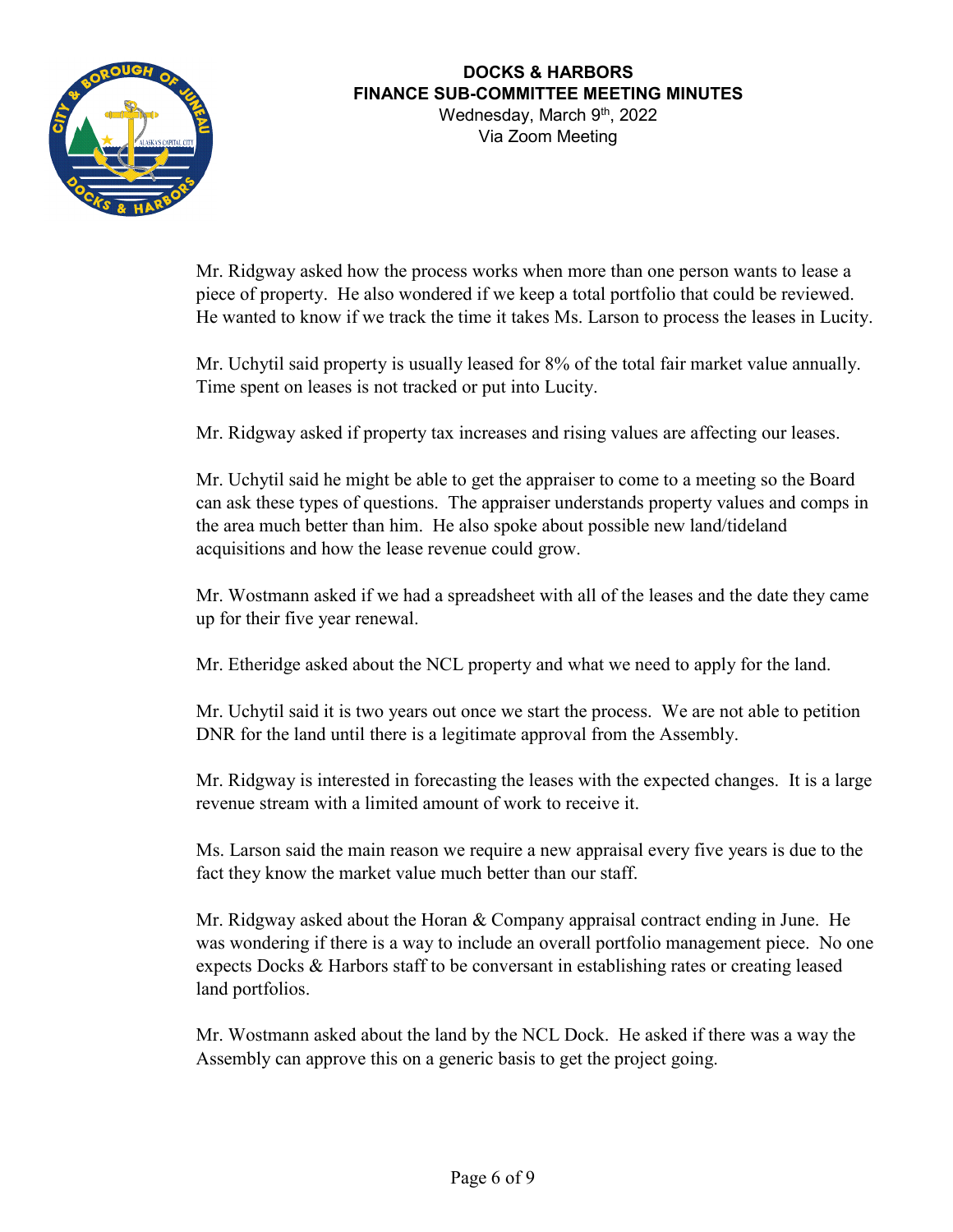

Via Zoom Meeting

Mr. Uchytil said DNR is somewhat difficult to work with. He gave the example of the Franklin Dock and the initial request for ten acres. They would only give us what was needed for the 4.6 acre approved plan. They do not care or take into account future plans or projects.

Mr. Ridgway asked about the Thane Ore House property.

Mr. Uchytil said it was under lease for many years but that lease was broken due to nonpayment. We went through a RFP process with Tlingit and Haida to build a cultural center. He is meeting with them this Friday to discuss their plans moving forward.

Mr. Ridgway asked if the RFP included all of the land Tlingit and Haida had with us.

Mr. Uchytil said when the RFP went out we did not know who was planning to bid. We received three proposals; staff and Board members sat on a committee and selected Tlingit and Haida to enter the lease negotiations. There is also a piece of land out there we lease to AEL&P with a garage on it.

Mr. Wostmann asked if there was a minimum bid required for the RFP.

Mr. Uchytil said it was appraised very low at somewhere around \$8,000 for the two acres. It was low due to no city water or sewer on the property. The selection committee valued Tlingit and Haida's proposal because they were willing to pay the land price and offered a head tax for each person that used the facility.

Public Comment – None

4. Assembly Budget Presentation Preparation

Mr. Uchytil shared a PowerPoint presentation of the FY23/24 budget. He spoke about the increased fee amount for the Fleet Reserve and Maintenance. The insurance rates also increased from the budget approved back in January 2022. He explained about the deficit in the Harbor fund.

Ms. Larson said the current budget did not include the rate increase and CPI adjustment recently approved by the Assembly.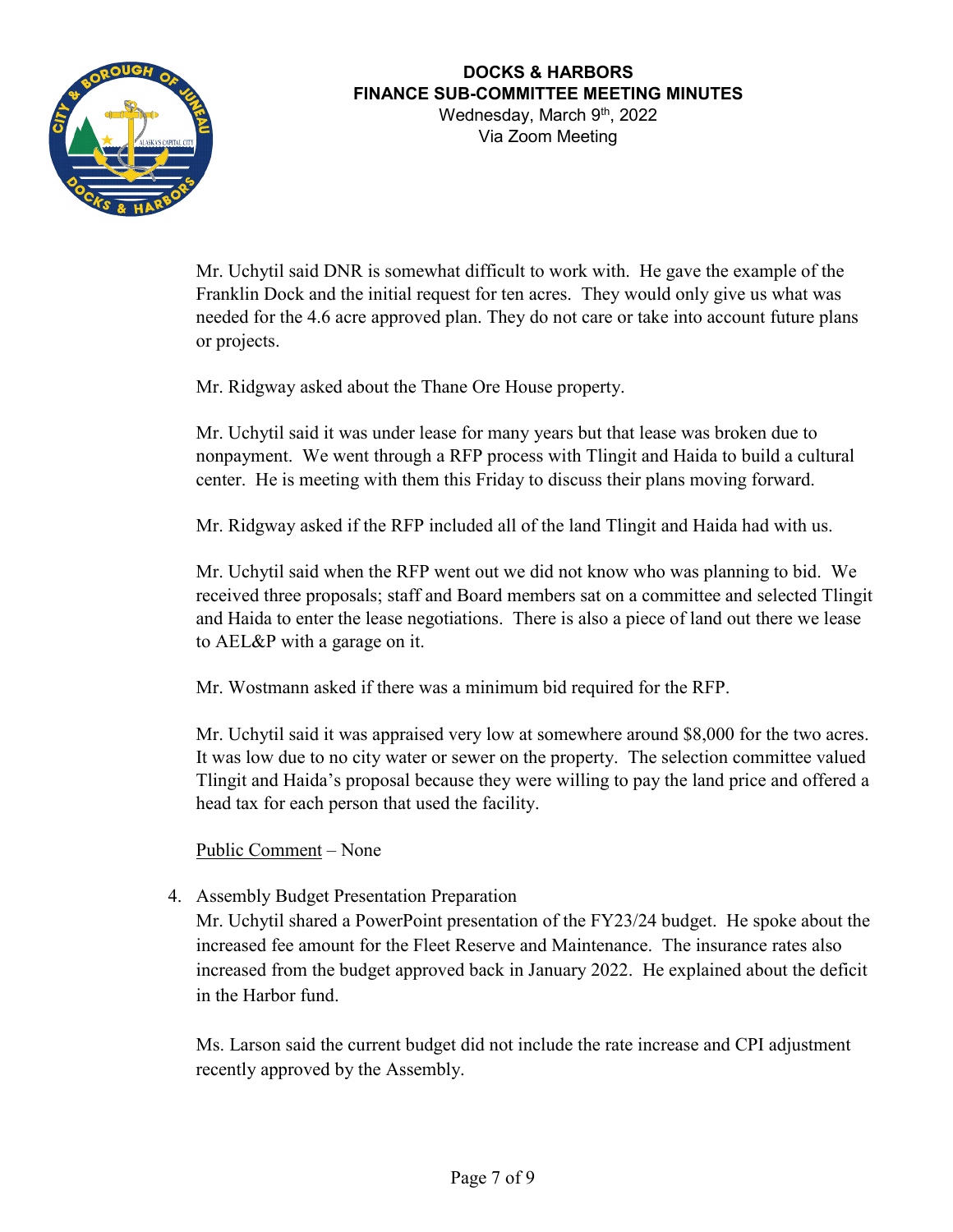

Via Zoom Meeting

Mr. Uchytil said the 5% increase from CPI adjustment will probably close the budget gap. He will look at our bond covenant to see if that will be covered as well. He also said we will need to adjust our budget again before it goes to the Assembly on April 24<sup>th</sup>, 2022.

Mr. Etheridge thinks this should go back before the Board.

Mr. Wostmann said there will be another Finance Sub-Committee meeting before the Board meeting to review the budget more thoroughly.

Mr. Uchytil pointed out there was an additional \$300,000 given to the dock fund from Marine Passenger Fees. This will give us some reserve revenue for the new employees needed for cruise ship security.

Committee Discussion

Mr. Etheridge asked if there was a way to move the insurance cost over to the Dock Enterprise, or a 75/25 split.

Mr. Uchytil said he thinks that could be a possibility to help balance the budget.

Mr. Etheridge said he feels we are going backwards. The Assembly is shooting down our requests for rate increases and then giving us these huge increases to our fleet and insurance costs. He would like to see it absorbed by the Dock Enterprise.

Mr. Larkin said we are currently splitting the insurance costs 50/50 but is the risk 50/50.

Mr. Uchytil said the Dock Enterprise is really only for the summer. He gave the example of a cruise ship hitting a five million dollar pontoon and putting it out of service. He isn't sure if that or the 365 days a year we have vessels in our harbors is the higher risk.

Mr. Wostmann asked to see a list of prior claims filed by the enterprises.

Mr. Uchytil and Ms. Larson could only remember two claims, both were damage to floats in Statter Harbor.